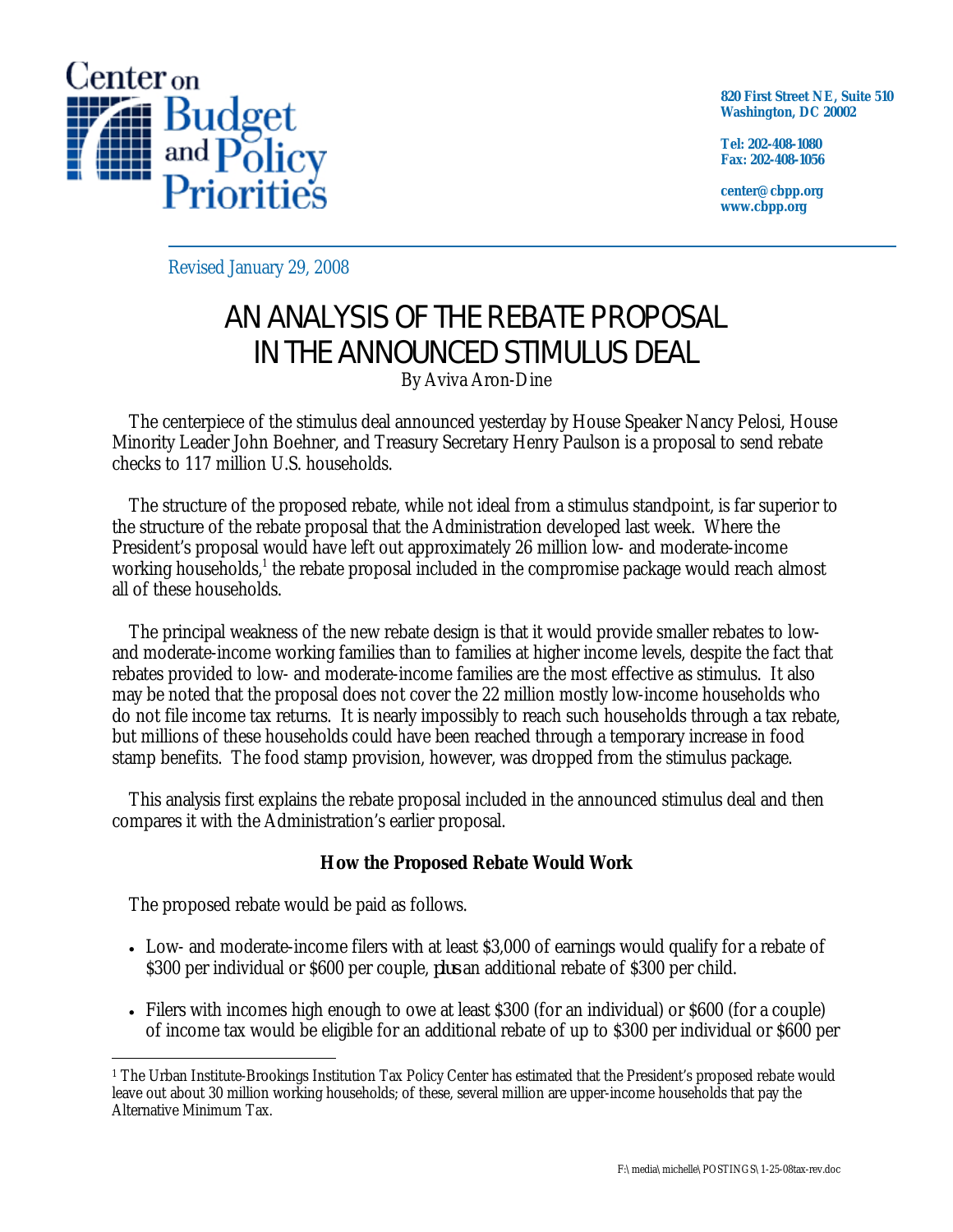couple, on top of the rebates described above.<sup>2</sup>

• The rebates would be phased out for couples with incomes above \$150,000 and individuals with incomes above \$75,000. For each dollar in income above those levels, filers would lose five cents of the rebate (i.e. it would phase out at a 5 percent rate).

For example, a married couple with two children and earnings between \$3,000 and about \$30,000 would receive a rebate of \$1,200.<sup>3</sup> Above that income level, the couple would begin to benefit from the portion of the rebate available only to those with income tax liability, and at an income level of about \$36,000 it would be eligible for a full rebate of \$1,800. At an income level of \$150,000, this rebate would begin to phase down and would be fully phased out at an income level of \$186,000.

| Table 1: Value of the Rebate for Families at Various Income Levels |                              |          |           |            |  |
|--------------------------------------------------------------------|------------------------------|----------|-----------|------------|--|
|                                                                    | <b>Income/Earnings Level</b> |          |           |            |  |
|                                                                    | \$15,000                     | \$50,000 | \$100,000 | \$200,0000 |  |
| Single individual, no children                                     | \$300                        | \$600    | \$O       | $\$0$      |  |
| Single parent, one child                                           | \$600                        | \$900    | $\$0$     | $\$0$      |  |
| Single parent, two children                                        | \$900                        | \$1,200  | \$O       | \$0\$      |  |
| Married couple, no children                                        | \$600                        | \$1,200  | \$1,200   | \$0        |  |
| Married couple, one child                                          | \$900                        | \$1,500  | \$1,500   | \$0        |  |
| Married couple, two children                                       | \$1,2000                     | \$1,800  | \$1,800   | $\$0$      |  |
| $C_{\text{oupoo}}$ CDDD $\alpha$ timates                           |                              |          |           |            |  |

Table 1 shows how much the rebate would be worth for various sample families.<sup>4</sup>

Source: CBPP estimates.

## **Comparing This Proposal with the Administration's**

 The rebate proposal included in the announced stimulus deal would provide a sizeable rebate to all income tax filers with earnings of at least \$3,000. In contrast, as Table 2 shows, households would not have begun to benefit from the Administration's proposed rebate until their income reached much higher levels. The Administration had suggested that the rebate be provided by reducing the 10 percent tax rate to zero. To benefit from such a change *at all,* a married couple with two children would need an income of about \$25,000. Moreover, such a family would receive only a relatively modest rebate until its income climbed well above \$25,000.

 $\overline{a}$ <sup>2</sup> The full additional amount would be available only to individuals who owed at least \$600 of income tax and couples that owed at least \$1,200.

<sup>3</sup> The rebate checks would initially be calculated and sent out based on 2007 income tax return data. Filers who would be better off with a rebate based on their 2008 than their 2007 income could file for the larger rebate when they filed their 2008 tax return in the spring of 2009. Filers in the reverse position (those whose 2007 income entitled them to a larger rebate than their 2008 income) would not have to pay back any part of their rebates.

<sup>4</sup> These filers, and the married couple described above, are assumed to have only earned income, to claim the standard deduction, and to claim no tax credits besides the Earned Income Tax Credit and the Child Tax Credit. Households that itemize deductions or claim additional nonrefundable credits (such as the dependent care credit or education credits) would need even higher incomes to qualify for the additional rebates available to those with income tax liability.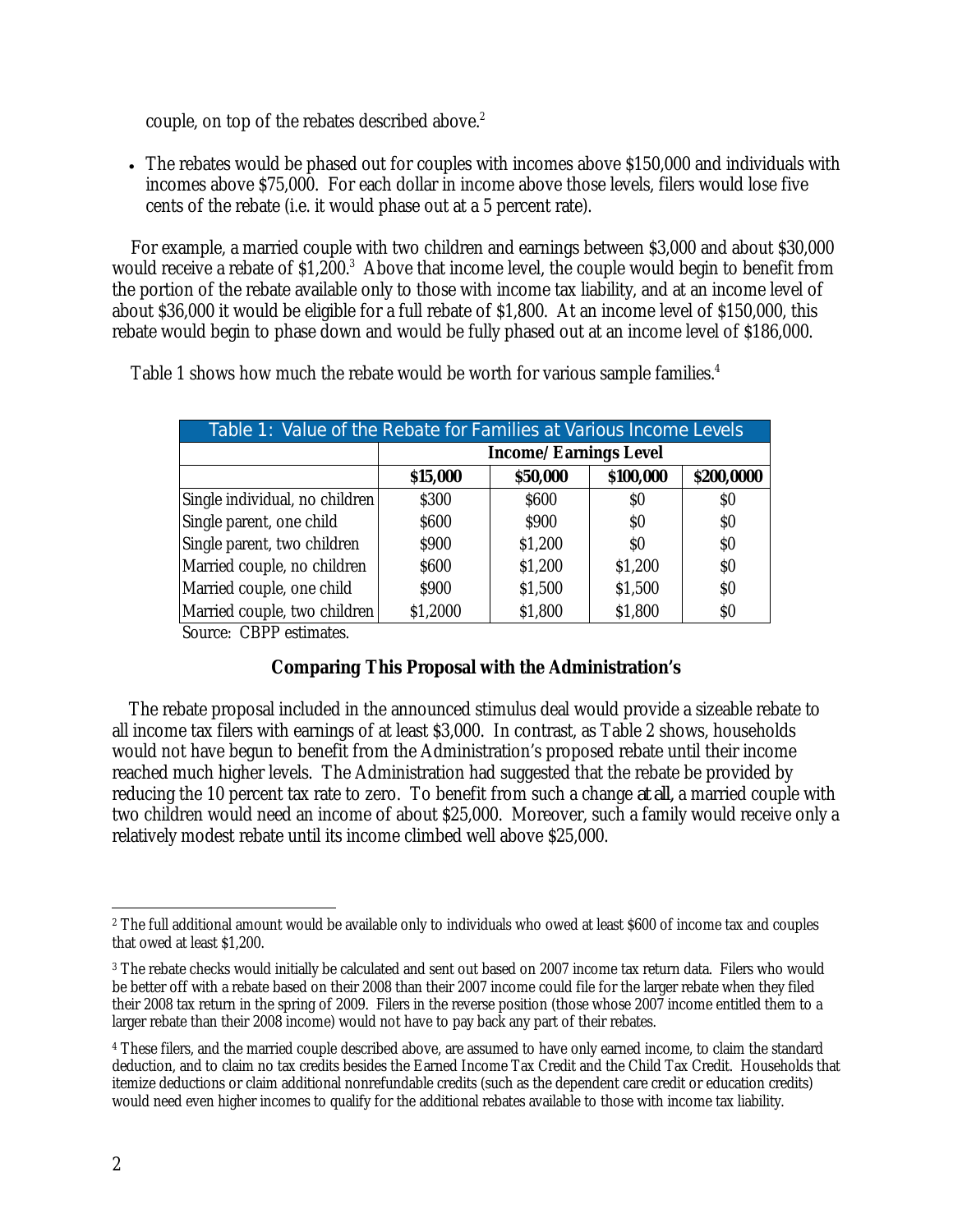| For example, under the            |                                          |                    |                  |  |  |
|-----------------------------------|------------------------------------------|--------------------|------------------|--|--|
| rebate proposal in the            | Table 2: Income Levels Needed to Benefit |                    |                  |  |  |
| compromise package, a low-        |                                          | From the Rebate in | From the         |  |  |
| income couple with two            |                                          | the Compromise     | Administration's |  |  |
|                                   |                                          | Deal               | Proposal         |  |  |
| children and with earnings of     | Single individual, no children           | \$3,000            | \$8,950          |  |  |
| \$3,000 or more would be          | Single parent, one child                 | \$3,000            | \$22,630         |  |  |
| eligible for a rebate of \$1,200. | Single parent, two children              | \$3,000            | \$28,030         |  |  |
| To receive a rebate this large    | Married couple, no children              | \$3,000            | \$17,900         |  |  |
| under the President's proposal,   | Married couple, one child                | \$3,000            | \$21,400         |  |  |
| the couple would need an          | Married couple, two children             | \$3,000            | \$25,190         |  |  |
| income of at least \$36,900.      | Source: CBPP estimates                   |                    |                  |  |  |

 Compared with the Administration's proposal, the rebate included in the stimulus deal thus would reach many more low- and moderate-income working households. Of the approximately 26 million low- and moderate-income working households left out by the Administration's proposal, all but a few million would receive a rebate under this approach.

 The deal announced yesterday also would target a far larger share of the rebate's total value to low- and moderate-income families. The Administration's proposal would direct only 11 percent of the rebate's value to the 42 percent of households with incomes below \$30,000, according to estimates by the Tax Policy Center. In contrast, 23 percent of the value of the rebate in the compromise package would go to these households. According to Joint Tax Committee figures, at least \$34 billion of the rebate would be paid to households with incomes too low to owe income taxes.

 This is important not only because low- and moderate-income families are among those struggling the most in the weakening economy, but also because rebates targeted to them have the greatest stimulus impact. As Federal Reserve Chair Ben Bernanke recently testified before the House Budget Committee, "If you're somebody who has lots of financial assets and you receive an extra dollar, you may not change your spending much… If you're somebody who lives paycheck to paycheck, you're more likely to spend that extra dollar."<sup>5</sup> Because low- and moderate-income households will quickly spend most or all of whatever rebates they receive, funds targeted to them provide the greatest economic boost.

 In addition, the rebate included in the compromise package would be phased out for higherincome households. Since those households are unlikely to spend their rebates quickly, the phaseout increases the "bang for the buck" that the rebate delivers in terms of providing effective stimulus to the economy.

## **Stimulus Deal Falls Short in Other Respects**

 The rebate included in the deal announced yesterday could nevertheless be better targeted. Working-poor families with incomes too low to owe income tax would receive smaller rebates than families at higher income levels. Yet it is funds provided to low- and moderate-income families that do the most to stimulate the economy (as well as to alleviate hardship).

-

<sup>5</sup> Quote in Sarah Lueck, John D. McKinnon, and Michael M. Phillips, "Bush, Democrats, Rush to Roll Out Stimulus Plan, *Wall Street Journal*, January 18, 2008.